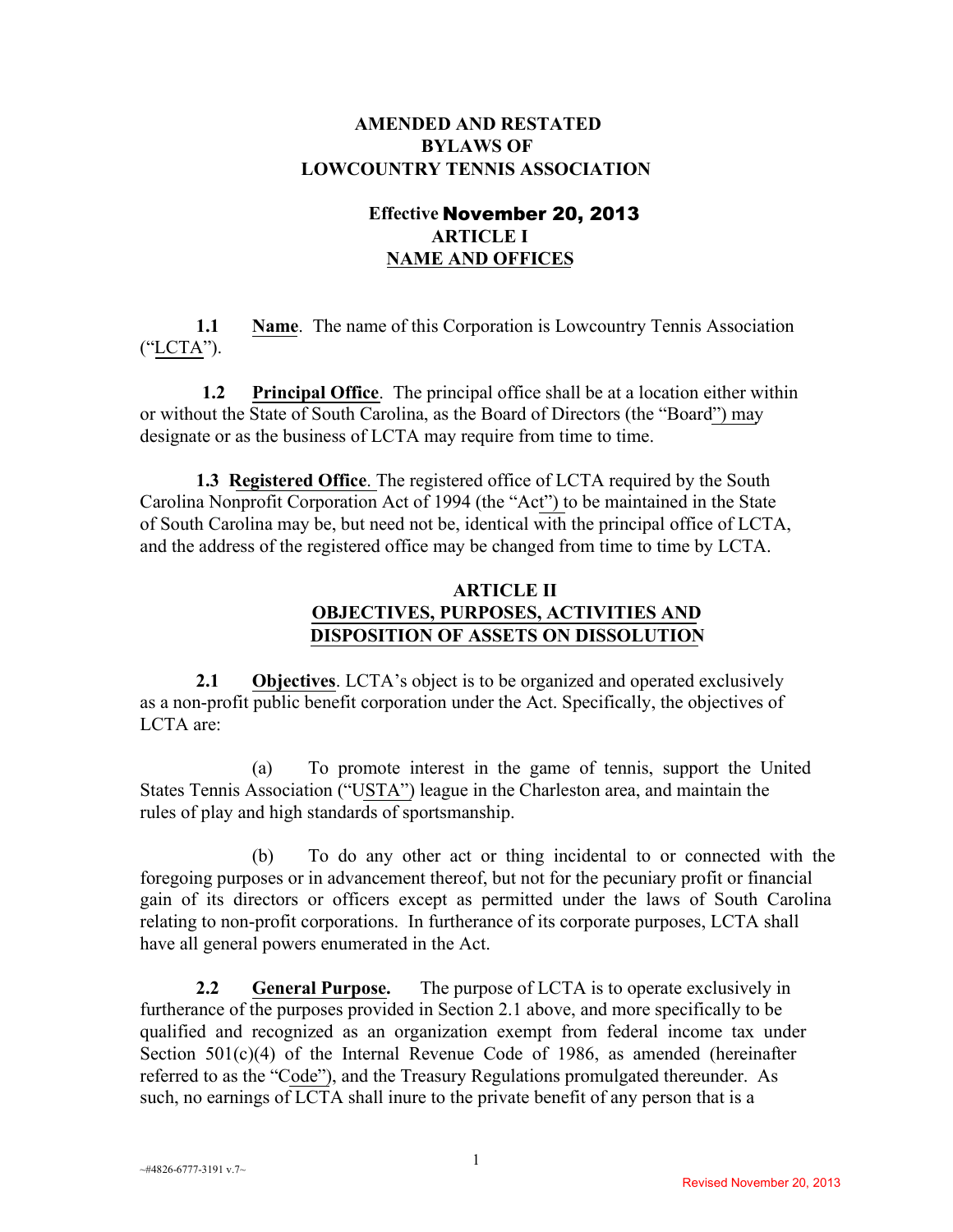member of LCTA. In furtherance of the above purposes, LCTA is formed to perform all activities permitted to be performed by corporations under the laws of this State of South Carolina, to the extent such activities are permitted by organizations which are exempt from federal income tax under Section  $501(c)(4)$  of the Code and the Treasury Regulations promulgated thereunder.

**2.3 Specific Powers**. Except as limited by its Articles of Incorporation (the "Articles") or these Amended and Restated Bylaws (these "Bylaws"), LCTA shall have and exercise such powers in furtherance of its purposes as are now or may hereinafter be granted by the laws of the state of South Carolina and S.C. Code Ann. §33-31-302 (1994), and in this connection may:

(a) sue and be sued, complain, and defend in its corporate name;

(b) have a corporate seal, which may be altered at will, and to use it, or a facsimile of it, by impressing or affixing or in any other manner reproducing it;

(c) make and amend Bylaws not inconsistent with the Articles or with the laws of South Carolina for regulating and managing the affairs of LCTA;

(d) purchase, receive, lease, or otherwise acquire, and own, hold, improve, use, and otherwise deal with, real or personal property or any legal or equitable interest in property, wherever located;

(e) sell, convey, mortgage, pledge, lease, exchange, and otherwise dispose of all or any part of its property;

(f) purchase, receive, subscribe for, or otherwise acquire, own, hold, vote, use, sell, mortgage, lend, pledge, or otherwise dispose of, and deal in and with, shares or other interest in or obligations of any entity;

(g) make contracts and guaranties, incur liabilities, borrow money, issue notes, bonds, and other obligations, and secure any of its obligations by mortgage or pledge of any of its property, franchises, or income;

(h) lend money, invest and reinvest its funds, and receive and hold real and personal property as security for repayment, except as limited by S.C. Code Ann. §33-31-832 (1994);

(i) be a promoter, partner, member, associate, or manager of any partnership, joint venture, trust, or other entity;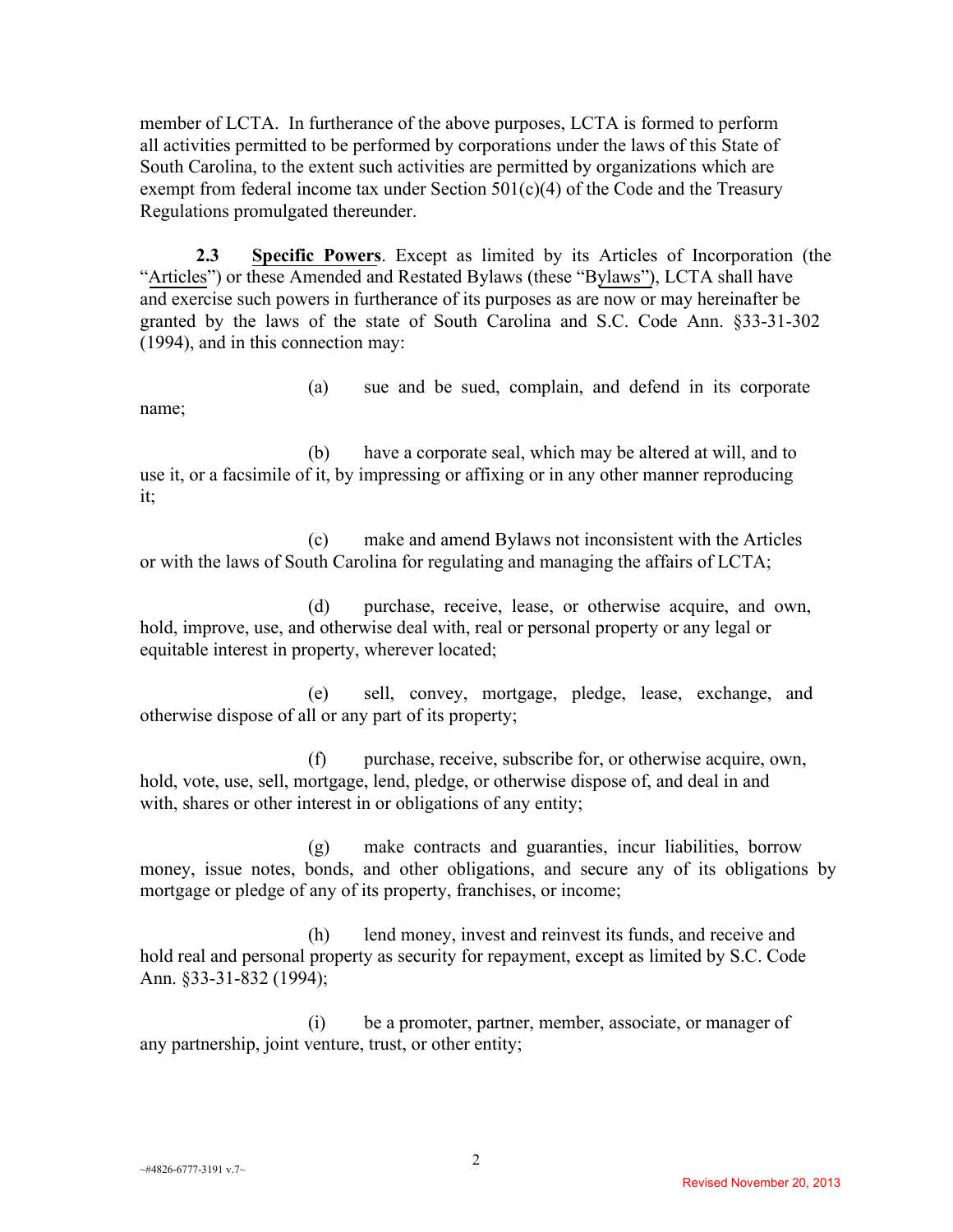(j) conduct its activities, locate offices, and exercise the powers granted by South Carolina law within or without South Carolina;

(k) elect or appoint directors, officers, employees, and agents of LCTA, define their duties, and fix their compensation;

(l) pay pension plans and establish pension plans, pension trusts, and other benefit and incentive plans for any or all of its current or former directors, officers, employees and agents;

(m) make donations not inconsistent with law for the public welfare or for charitable, religious, scientific, or educational purposes and for other purposes that further the corporate interest;

(n) accept gifts, devises, and bequests subject to any conditions or limitations contained in the gift, devise, or bequest so long as the conditions or limitations are not contrary to South Carolina law or the purposes for which LCTA is organized;

(o) carry on a business;

(p) do all things necessary or convenient, not inconsistent with law, to further the activities and affairs of LCTA.

**2.4 Distribution on Dissolution**. Upon the dissolution of LCTA, the assets of LCTA remaining after payment of all costs and expenses of such dissolution shall be distributed to South Carolina Tennis Association, Inc., if it is still in existence and is tax-exempt under Section  $501(c)(4)$  of the Code, or the corresponding section of any future federal tax code, or such other entity or organization organized and operated for substantially the same purposes as LCTA as shall at the time qualify as an exempt organization or organizations under Section  $501(c)(3)$  or  $501(c)(4)$  of the Code, or the corresponding section of any future federal tax code, or to the federal, state or local government for a public purpose, as the Board shall designate.

### **ARTICLE III MEMBERSHIP**

**3.1 Classes of Membership**.LCTA shall have one class of Members.

**3.2 Applicants**. Individuals may become Members by meeting qualifications prescribed by the Board.

**3.3 Death of Member**. Upon the death of any Member the membership shall cease.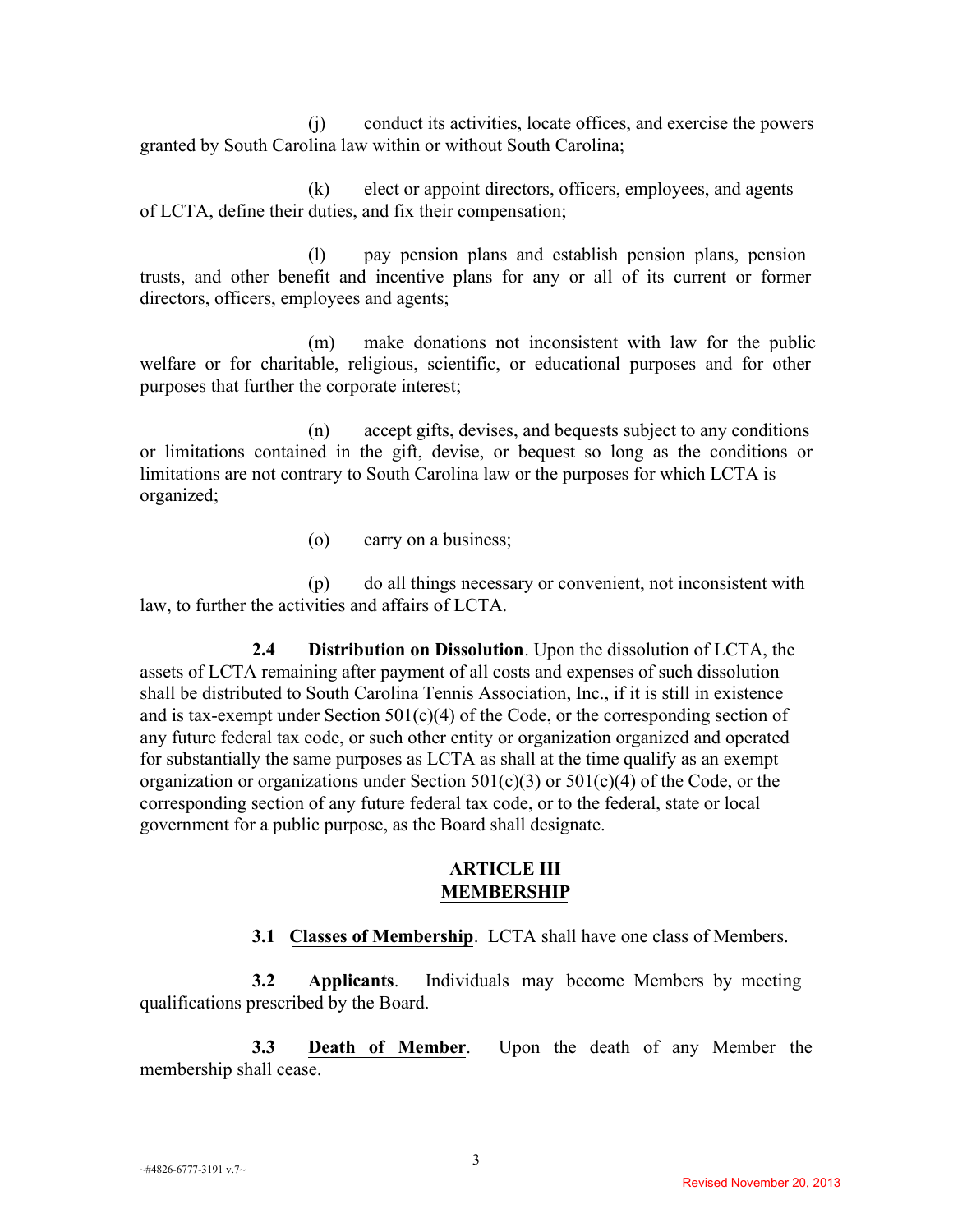**3.4 Vote**. Each Member shall have only one vote at a meeting of the **Members** 

## **ARTICLE IV OFFICERS**

**4.1 Eligibility**. The officers of LCTA shall be a President, Vice President, Secretary and Treasurer and such other officers and assistant officers as the Board shall deem necessary or desirable. Any Director may be eligible to hold one or more of these offices.

**4.2 Terms of Office**. All elected officers shall serve for a period of one year and until their successors shall be duly elected. All officers shall be eligible to succeed themselves. Officers shall be elected by the Board at the annual meeting of the Board or at such time as the Board shall determine. Officers shall assume their duties immediately following the meeting at which they are elected.

**4.3 Vacancies**. In case of a vacancy, the Board shall appoint a successor to fill the unexpired term.

**4.4 Removal**. Any officer may be removed by a two-thirds (2/3rds) vote of the Board.

# **4.5 Duties**.

(a) The President has the ultimate responsibility for the attainment of the objectives of the organization and for the successful accomplishment f all program sundertaken and operated within the purview of the Lowcountry Tennis Association. The President shall preside (in person or via conference telephone or similar communications equipment through which all persons participating may hear and speak to each other) at all meetings of the Board and all other meetings of LCTA unless another representative is designated by the President, represent LCTA at all times unless another representative is designated by the President, shall be an ex-officio member of all committees, and in general shall perform all duties incident to the office of President and such other duties as may be prescribed by the Board from time to time. The President has authority to sign and execute all authorized bonds, mortgages, contracts, checks, notes or other documents in the name of and on behalf of LCTA except in cases where the signing and execution thereof shall be expressly otherwise delegated by the Board or these Bylaws.

(b) In the absence of the President or in the event of his or her inability or refusal to act, the Vice President will perform the duties of the President, and when so acting, will have all the powers of and be subject to all the restrictions upon the President. Any Vice President will perform such other duties as may be prescribed by the President or by the Board.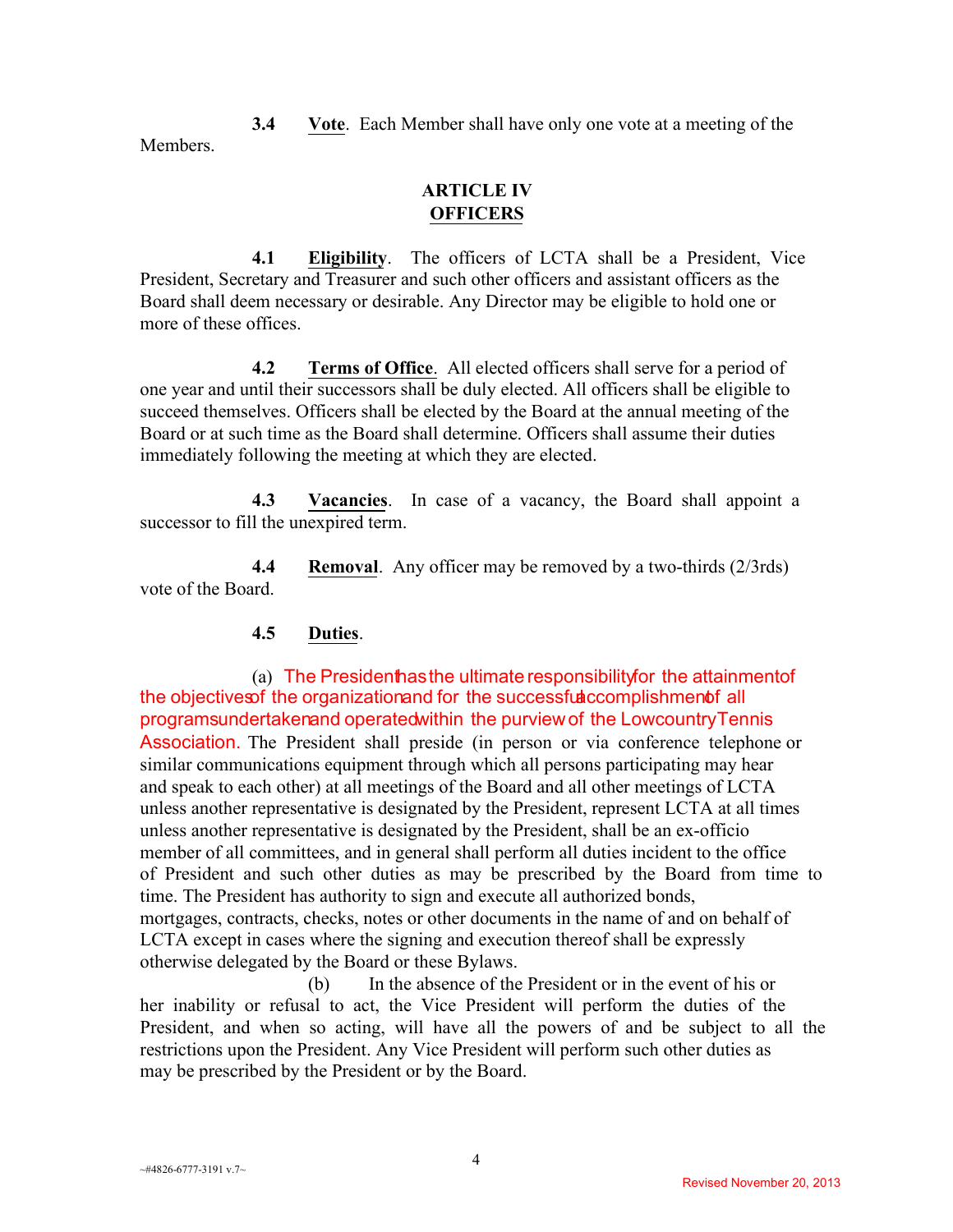(c) The Secretary shall keep the minutes of the meeting of the Board and all other meetings of LCTA, see that all notices are duly given in accordance with the provisions of these Bylaws or as required by law, be custodian of the corporate records, authenticate records of LCTA when such authentication is required, and in general perform all duties incident to the office of the Secretary and such other duties as may be prescribed by the Board. The Secretary shall maintain the membership list of LCTA and have charge of all papers, keep such records, make such reports, and perform such duties as are incidental to that office and properly required of him/her.

(d) The Treasurer shall have charge and custody of and be responsible for all funds and securities of LCTA, receive and give receipts for moneys due and payable to LCTA from any source whatsoever, and deposit all such moneys in the name of LCTA in such banks, trust companies or other depositaries as shall be selected by the Board, and in general perform all of the duties incident to the office of Treasurer and such other duties as may be prescribed by the Board. The Treasurer has authority to sign checks and withdrawal slips and related items on behalf of LCTA. Checks drawn may be signed by the Treasurer or the President. If necessary, the Board will appoint an Audit Committee to audit all of the accounts within three months of the end of a fiscal year. The Treasurer shall prepare the annual budget and report, both of which shall be reported to the membership at the annual meeting.

### **ARTICLE V BOARD OF DIRECTORS**

**5.1 Power and Composition**. Management shall be vested in a Board. The Board shall consist of eleven (11) Directors. The Directors shall be elected at the annual meeting of the Members of LCTA by a majority vote of the Members present at the meeting. The Directors shall be elected every two years at an annual meeting of the Members of LCTA by a majority vote of the Members present at the meeting. The eleven (11) elected Directors may, by a majority vote, appoint additional directors to serve on the Board. The number of Directors may be increased or decreased as may be determined from time to time by the majority vote of the Directors; provided however, in no event shall the Board consist of less than seven (7) Directors or more than twenty-five (25) Directors.

## **5.2 Election of Directors**.

(a) At a Board meeting held at least forty-five (45) days prior to the election of Directors, the Vice-President shall advise the Board of the persons selected to the Nominating Committee. The Committee shall consist of five members, two of whom shall be members of the Board. The appointed chairperson shall call promptly a meeting of the committee to consider nominations for the director positions to be filled.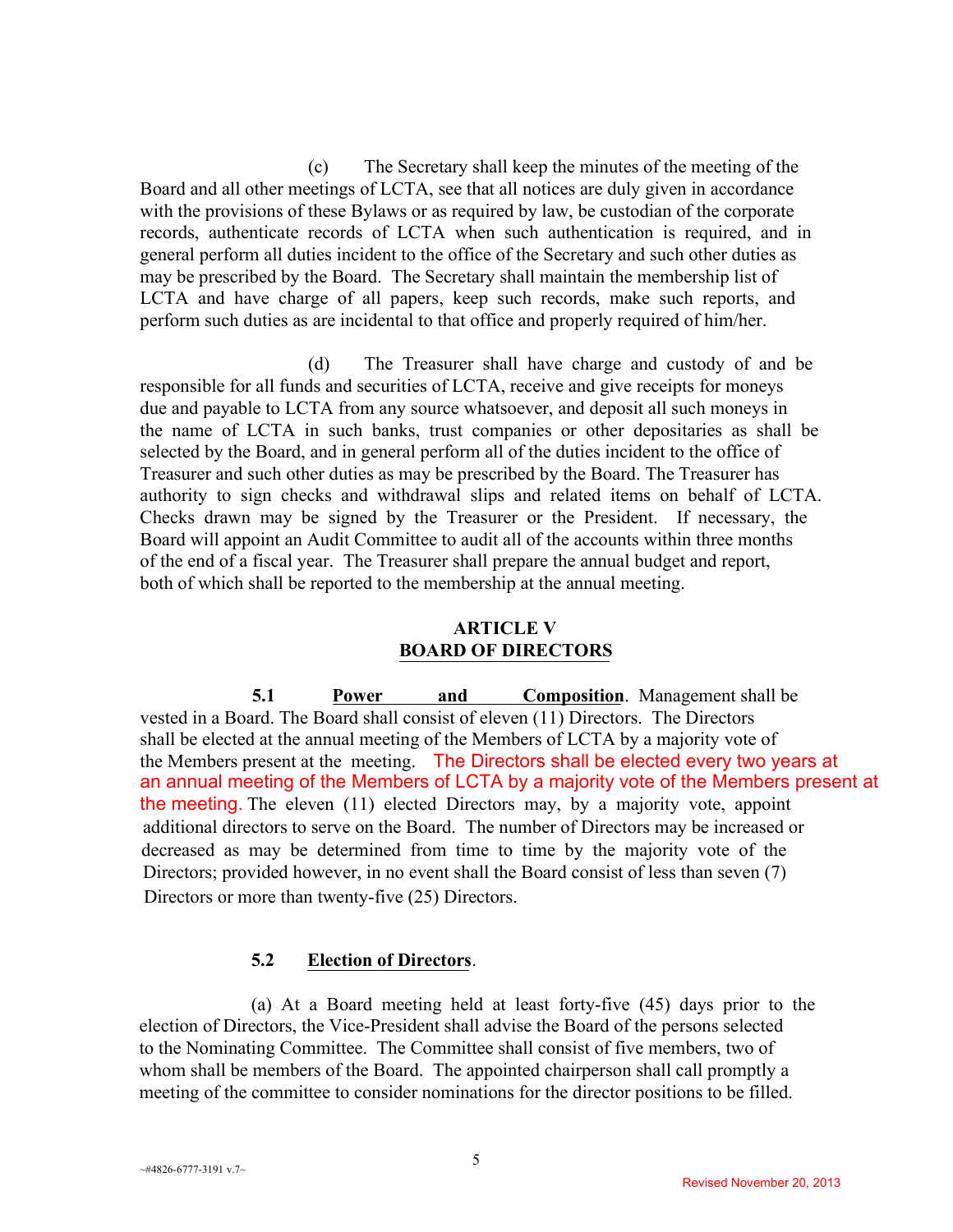(b) The Nominating Committee will present its recommended slate of directors to the Members at the general membership meeting. At that time, Members may nominate additional persons.

(c) Any and all of the requirements of this Section 5.2 may be waived by the Board.

5.3 **Terms of Office** Each Membership-elected member of the Board shall serve a term of two years, and each Director-appointed member of the Board shall serve until the next regularly scheduled election of Board Members by the Membership. Directors shall be eligible to serve consecutive terms. Except as otherwise provided herein, each Director shall hold office until a new Director is elected and qualified or until his or her earlier resignation, removal from office, death or incapacity. Directors must be natural persons.

**5.4 Vacancies**. In case of a vacancy, the Board shall appoint a successor to fill the unexpired term.

### **5.5 Committees**.

(a) Nominating Committee. The Nominating Committee shall be appointed by the Vice‐President at least 45 days prior to an election of members of the Board and should represent all areas of the LCTA. The Nominating Committee will present to the membership, at the annual meeting of the LCTA at which an election is to be held, a recommended slate of directors taken from a list of volunteers

(b) Adult League Tennis Local League Committee. The Board shall appoint, with the concurrence of the USTA South Carolina Director of Leaguesthe LCTA Adult Tennis Local League Coordinator, who is responsible to administer, manage, and implement the LCTA's Adult Tennis Local League Program, and to formulate, distribute, and interpret the Lowcountry Tennis Association Local League Regulations. The LCTA Adult Tennis Local League Coordinator has the sole authority to appoint and removemembers of the Adult League Tennis Local League Committee.

( *The following are appointed to and have accepted their appointment to the Adult League Tennis Local League Committee:*

*Stephen Wilson - Adult League Tennis Local League Coordinator Members - Steve Speer, Charly Vaughn, Jim Royce, Judi Filinger, Nancy Pitcairn, Jacqi Hubbard* )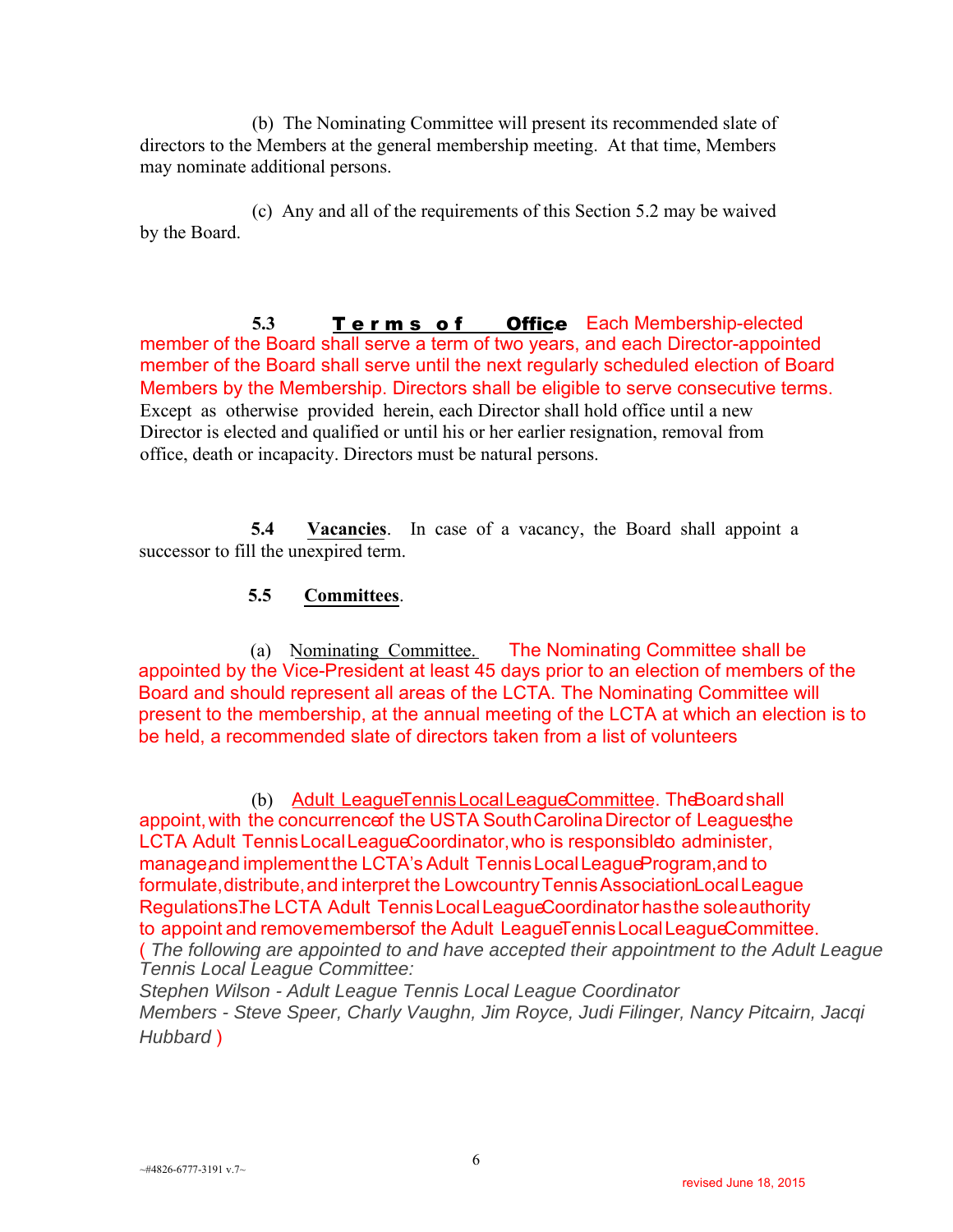(c) Additional Committees. The Board, by resolution adopted by a majority of the Directors in office, may designate and appoint one or more additional committees, which committees, to the extent provided in said resolution, shall have and exercise the authority of the Board in the management of LCTA, except that no such committee shall have the authority of the Board in reference to amending, altering or repealing the Bylaws; electing, appointing or removing any member of any such committee or any Director or officer of LCTA; amending the Articles; restating the Articles; adopting a plan of merger or adopting a plan of consolidation with another corporation; authorizing the sale, lease, exchange or mortgage of all of substantially all of the property and assets of LCTA; authorizing the voluntary dissolution of LCTA or revoking proceedings therefor; adopting a plan for the distribution of the assets of LCTA; or amending, altering or repealing any resolution of the Board which by its terms provides that it shall not be amended, altered or repealed by the committee. Other committees not having and exercising the authority of the Board in the management of LCTA may be appointed in such manner as may be designated by a resolution adopted by a majority of the Directors present at a meeting at which a quorum is present. Except as otherwise provided in such resolution, members of each such committee shall be members of LCTA. Any members thereof may be removed by the person or persons authorized to appoint such member whenever in their judgment the best interests of

LCTA shall be served by such removal. Each member of a committee shall continue as such until the next annual meeting of the members of LCTA and until the member's successors appointed, unless the committee shall be sooner terminated, or unless such member be removed from such committee, or unless such member shall ceaseto qualify as a member thereof.

(d) Voting. The vote of the majority of the total members present in any committee shall be the vote of the committee.

**5.6 No Compensation**. The Board shall receive no payment, compensation or other form of consideration for attendance of meetings or serving as Directors.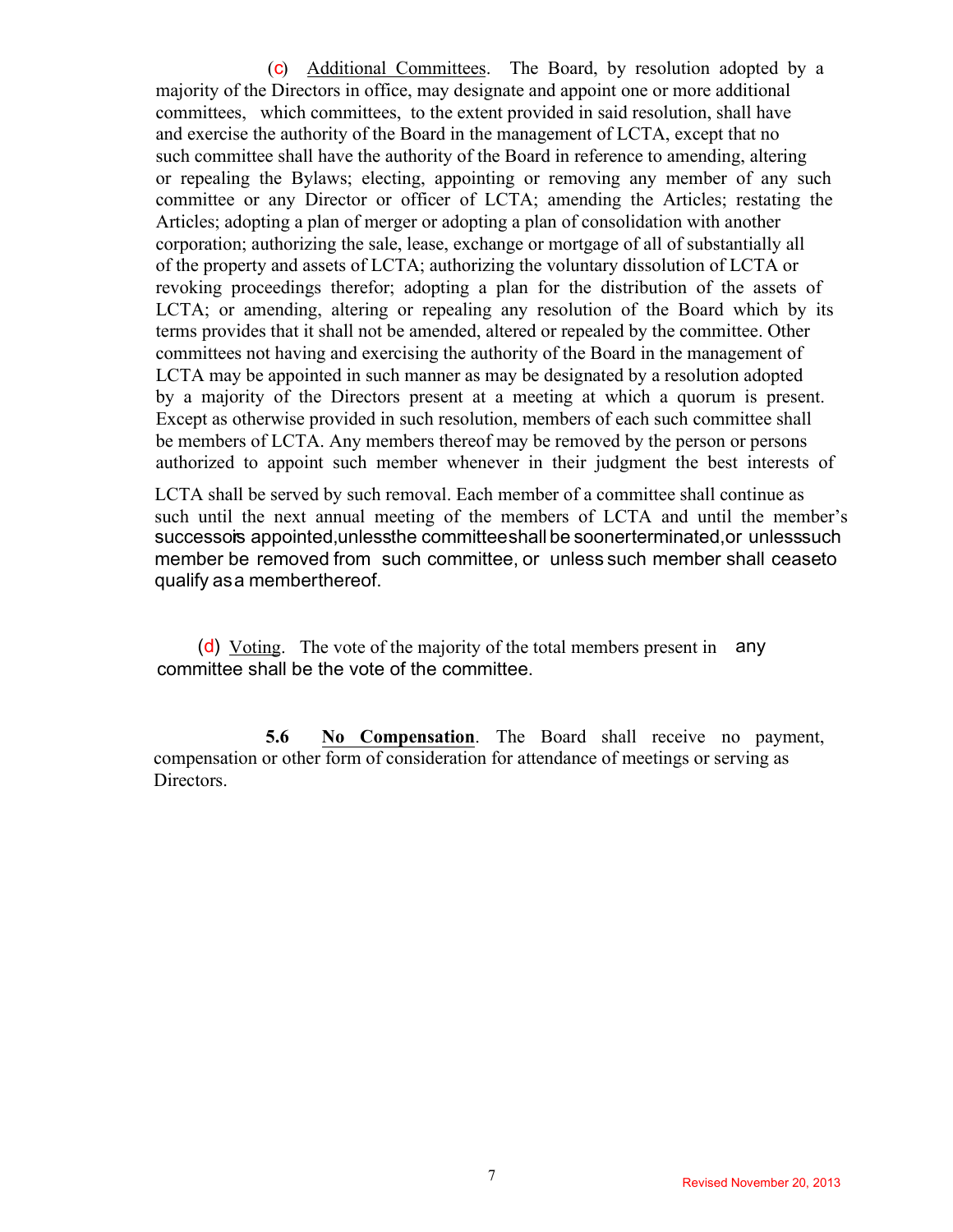#### **ARTICLE VI MEETINGS**

**6.1 Regular Meetings**. Annual meetings of the Board and annual meetings of the Members of the Corporation shall be held at such time and place as designated by the President or Board. Additional meetings shall be prescribed in the discretion of the President or Board. Participation in a meeting by means of conference telephone or similar communications equipment through which all persons participating may hear and speak to each other shall constitute presence in person at the meeting.

**6.2 Special Meetings**. Special meetings of the Board may be held at any time and place upon the call of the President or a majority of the Directors.

**6.3 Quorum for Members' Meeting**. At all meetings of the Members, twenty-five (25) Members shall constitute a quorum**.** 

**6.4 Quorum for a Board Meeting**. At all Board meetings a majority of the Directors shall constitute a quorum.

**6.5 Lack of Quorum**. If a quorum is not present, the presiding officer may adjourn the meeting to a day and hour fixed by him or her.

**6.6 Voting of Directors**. If a quorum is present, the vote of a majority of the Directors present at a meeting shall constitute an act of the Board unless the Act, these Bylaws or the Articles require the vote of a greater number of Directors.

**6.7 Voting of Members**. If a quorum is present, the vote of a majority of the Members present at a membership meeting shall constitute an act of the Members unless the Act, these Bylaws or the Articles require the vote of a greater number of Members.

**6.8 Order of Business**. At all meetings, the order of business shall be as follows:

- 1. Reading and disposal of any unapproved minutes.
- 2. Reports of officers.
- 3. Reports of committees.
- 4. Unfinished business.
- 5. New business.
- 6. Adjournment.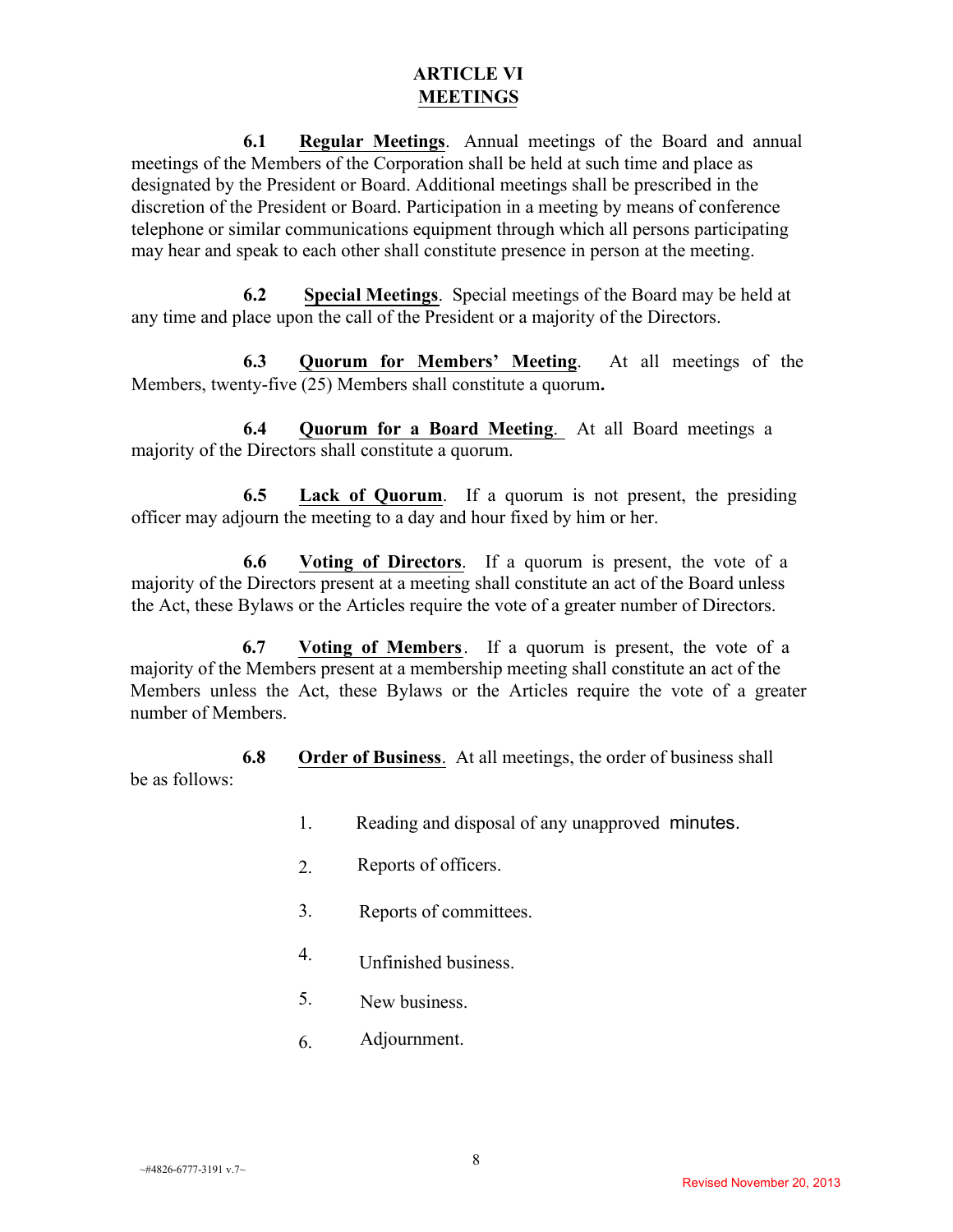**6.9 Notice of Members' Meetings**. Notice stating the place, day and hour of any meeting shall be given to each Member entitled to vote at such meeting not less than ten (10) nor more than sixty (60) days before the date of the meeting. In case of a special meeting, or when required by statute or by these Bylaws, the purpose or purposes for which the meeting is called will be stated in the notice. Such notice shall be given in writing unless oral notice is reasonable under the circumstances. Except as otherwise provided by law, notice may be given by either personal notice, telephone, facsimile, electronic communication, overnight courier or United States mail. Attendance at or participation in a meeting waives any required notice of the meeting, unless the Member upon arriving at the meeting (or prior to the vote on a matter not properly noticed under these Bylaws) objects to and does not thereafter vote for or assent to the objected to action.

**6.10 Notice of Board Meetings**. Notice of any special meeting of the Board shall be given to each Director not less than two (2) days before the date of the meeting. Except as otherwise provided by law, notice may be given by either personal notice, telephone, facsimile, electronic communication, overnight courier or United States mail. Any Director may waive notice of any meeting. The attendance of a Director at any meeting will constitute a waiver of notice of such meeting, except where a Director attends a meeting for the express purpose of objecting to the transaction of any business because the meeting is not lawfully called or convened. Neither the business to be transacted at, nor the purpose of, any regular or special meeting of the Board need be specified in the notice or waiver of notice of such meeting, unless specifically required by law or by these Bylaws.

**6.11 Action by Members Without a Meeting**. Any action required to be taken at a meeting of the Members or any action which may be taken at a meeting of the Members may be taken without a meeting if a consent in writing, setting forth the action so taken, will be signed by Members holding at least eighty (80%) percent of the voting power with respect to the subject matter thereof. Written notice of Member approval pursuant to this section must be given to all Members who have not signed the written consent.

**6.12 Action by Directors Without a Meeting**. Any action required to be taken at a meeting of the Board or any action which may be taken at a meeting of the Board may be taken without a meeting if the consent in writing setting forth the action so taken shall be signed by all the Directors entitled to vote with respect to the subject matter thereof.

**6.13 Voting by Mail**. Any action that may be taken at any annual, regular or special meeting of Members may be taken without a meeting if the LCTA delivers a written or electronic ballot to every Member entitled to vote on the matter pursuant to S.C. Code Ann. §33-31-708.